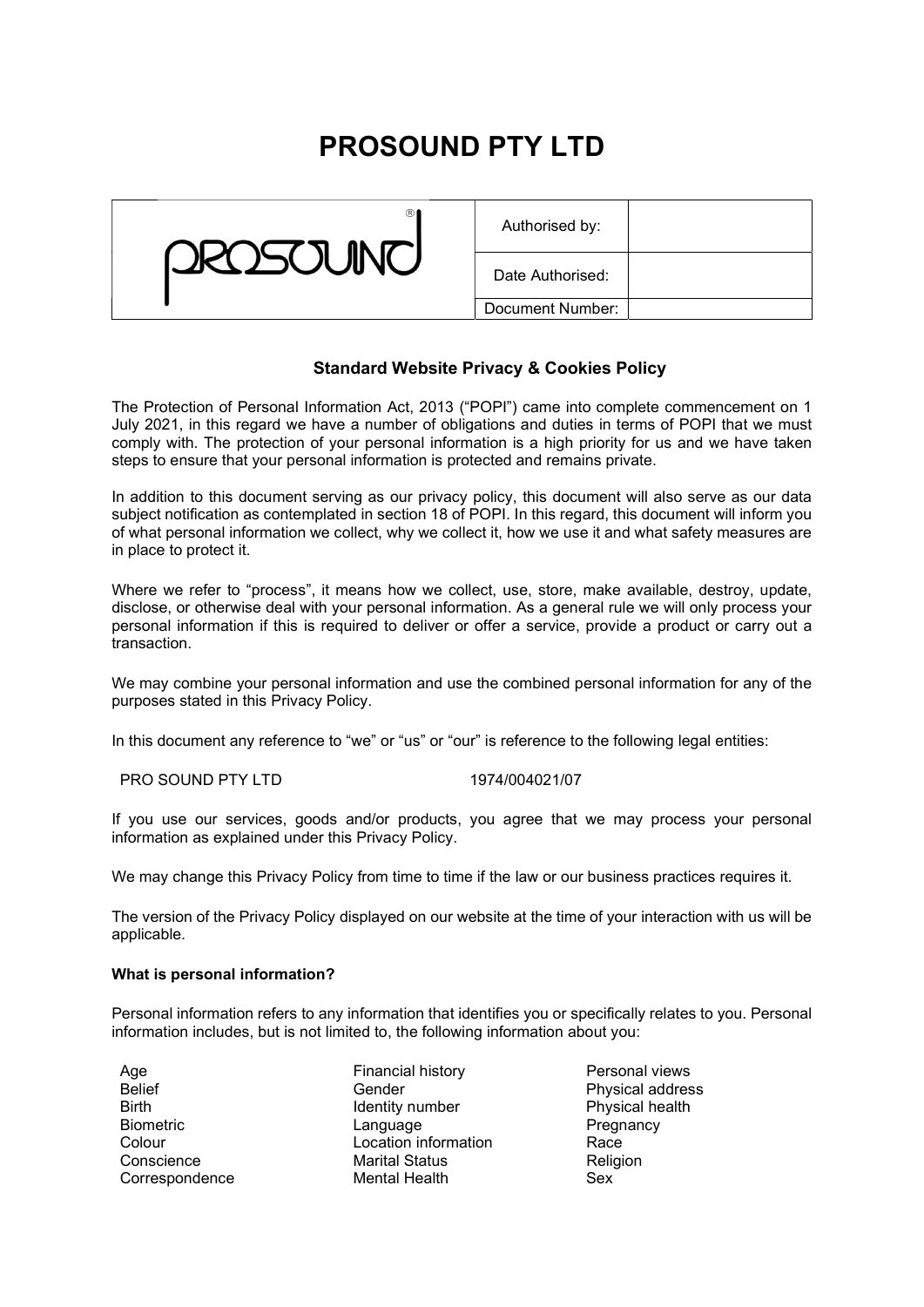Employment history **Personal opinions** 

Criminal history Medical History Sexual orientation Culture **Name** Name Social origin Disability **National Origin** Symbol Symbol Education Online identifier Telephone number E-mail address **Communist Communist Communist Communist Communist Communist Communist Communist Communist Communist Communist Communist Communist Communist Communist Communist Communist Communist Communist Communist Commun** Ethnic origin **Personal preferences** 

## Is the supply of the personal information voluntary or mandatory?

The supply of certain personal information is mandatory, meaning we have to collect this personal information from you by law. If you do not supply this information, we cannot comply with our legal obligations. In this regard, if you do not supply this personal information we cannot do business with you. We collect personal information as is required by the following legislation:

Basic Conditions of Employment Act, No 75 of 1997 Continuing Education and Training Act (previously known as Further Education and Training Colleges Act) 16 of 2006 Compensation for Occupational Injuries and Diseases Act, No. 130 of 1993 Credit Agreement Act, No. 75 of 1980 The Criminal Procedure Act, No. 51 of 1977 Debt Collectors Act, No. 114 of 1998 Employment Equity Act, No. 55 of 1998 Financial Intelligence Centre Act, No. 38 of 2001 Higher Education Act 101 of 1997 Income Tax Act 58 of 1962 Labour Relations Act, No 66 of 1995 National Credit Act, No. 34 of 2005 NQF Act No 67 of 2008 Pension Funds Act, No. 24 of 1956 Skills Development Act 97 of 1998 Unemployment Insurance Act, No. 63 of 2001 Financial Advisory and Intermediary Service Act, No. 37 of 2002 Occupational Health and Safety Act No. 85 of 1993 Prevention of Organised Crime Act No. 121 of 1998

In other instances the supply of personal information is voluntary, which means there is no law imposed on us to collect this personal information. Even though there is no law that imposes the collection of the personal information, we require the personal information to deliver the products and/or services to you. In this regard, if you do not supply the personal information, we cannot do business with you.

## When will we process your personal information?

We will only process your personal information for lawful purposes relating to our business if the following applies:

- if you have consented thereto.
- if a person legally authorised by you, the law, or a court, has consented thereto.
- if it is necessary to conclude or perform under a contract, we have with you.
- if the law requires or permits it.
- if it is required to protect or pursue your, our or a third party's legitimate interest.

## What is special personal information?

Special personal information is personal information about the following: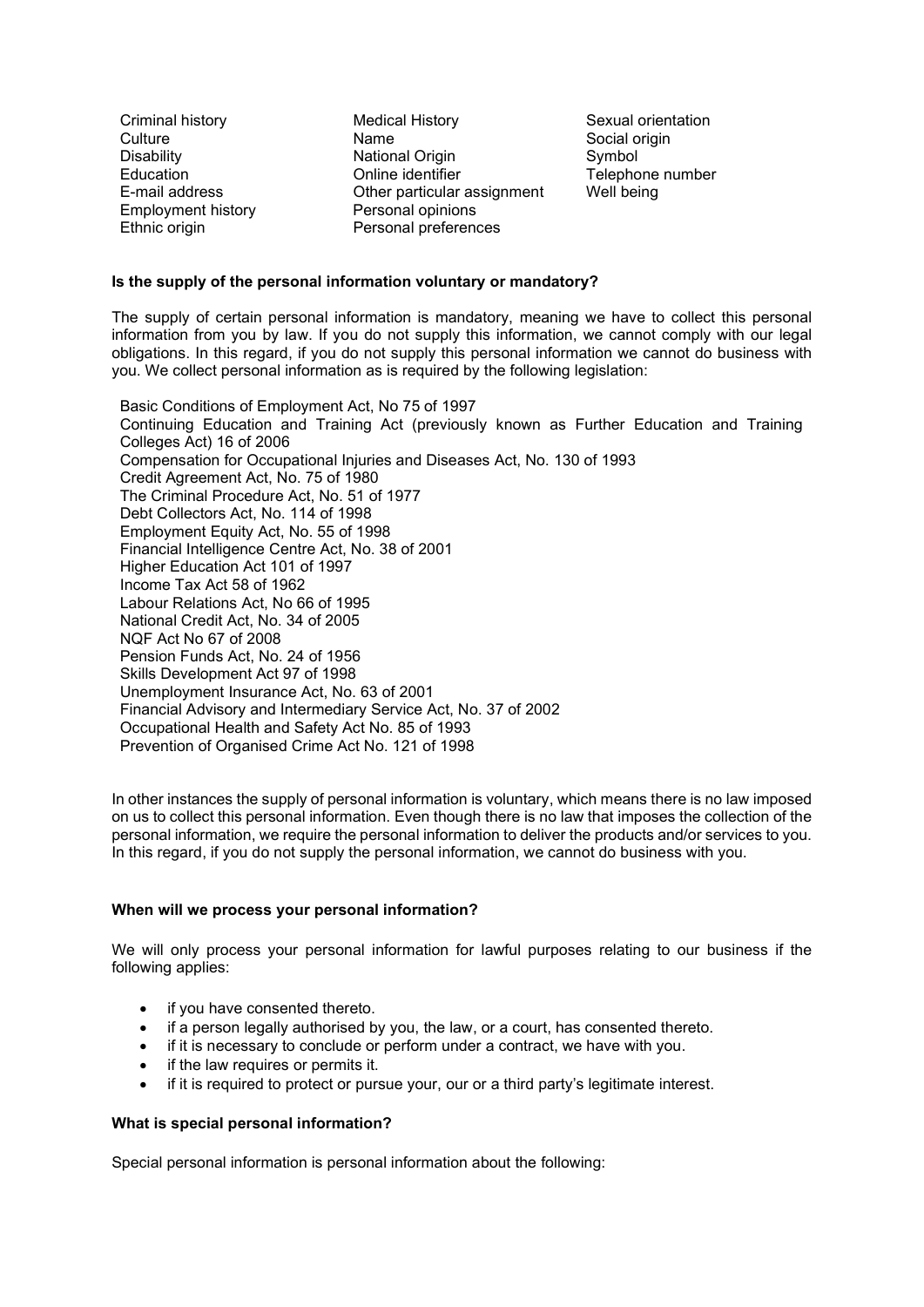Biometric information **Philosophical beliefs** Sex life Ethnic origin **Race** Health Religious beliefs

Criminal behaviour Political persuasion Trade union membership

# When will we process your special personal information?

We may process your special personal information in the following circumstances:

- if you have consented to the processing.
- if the information is being used for any Human resource or payroll requirement.
- if the processing is needed to create, use, or protect a right or obligation in law.
- if the processing is for statistical or research purposes and all legal conditions are met.
- if the special personal information was made public by you.
- if the processing is required by law.
- if racial information is processed, and the processing is required to identify you; and / or if health information is processed, and the processing is to determine your insurance risk, or to comply with an insurance policy or to enforce an insurance right or obligation.

## When and from where we obtain personal information about you?

We may collect personal information about you from the following sources:

- We may collect personal information directly from you.
- We may collect personal information from a public record.
- We may collect personal information from an area where you have deliberately made it public.
- We may collect information about you based on your use of our products, services, or service channels.
- We may collect information about you based on how you engage or interact with us such as via our support desk, emails, letters, telephone calls and surveys.
- We may collect personal information from a third party.
- We may collect personal information from another source if you give us consent to do so.

If the law requires us to do so, we will ask for your consent before collecting personal information about you from third parties.

The third parties from whom we may collect your personal information include, but are not limited to, the following:

- Partners of our company for any of the purposes identified in this Privacy Policy.
- your spouse, dependents, partners, employer, and other similar sources.
- attorneys, tracing agents, debt collectors and other persons that assist with the enforcement of agreements.
- payment processing services providers, merchants, banks, and other persons that assist with the processing of your payment instructions, like EFT transaction partners.
- insurers, brokers, other financial institutions, or other organisations that assist with insurance and assurance underwriting, the providing of insurance and assurance policies and products, the assessment of insurance and assurance claims and other related purposes.
- law enforcement and fraud prevention agencies and other persons tasked with the prevention and prosecution of crime;
- regulatory authorities, industry ombudsman, governmental departments, local and international tax authorities.
- trustees, Executors or Curators appointed by a court of law.
- our service providers, agents and sub-contractors like couriers and other persons we use to offer and provide products and services to you.
- courts of law or tribunals.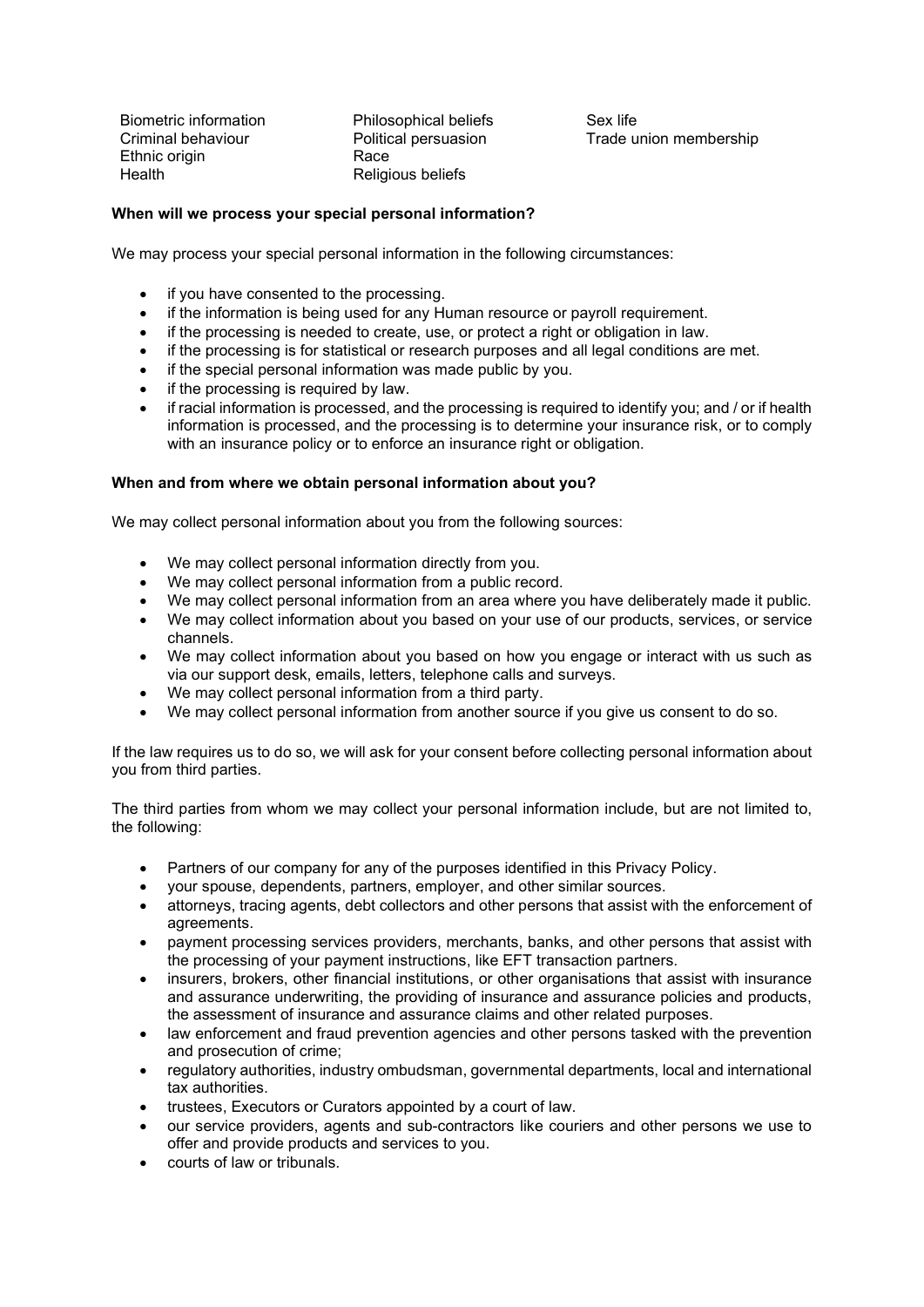## Reasons we need to process your personal information.

We will process your personal information for the following reasons:

- to provide you with products, goods, and services
- to market our products, goods, and services to you.
- to respond to your enquiries and complaints.
- to comply with legislative, regulatory, risk and compliance requirements (including directives, sanctions, and rules), voluntary and involuntary codes of conduct and industry agreements or to fulfil reporting requirements and information requests.
- to conduct market and behavioural research, including scoring and analysis to determine if you qualify for products and services or to determine your credit or insurance risk.
- to develop, test and improve products and services for you.
- for historical, statistical and research purposes, like market segmentation.
- to process payment instruments.
- to create, manufacture and print payment issues (like a payslip)
- to enable us to deliver goods, documents, or notices to you.
- for security, identity verification and to check the accuracy of your personal information.
- to communicate with you and carry out your instructions and requests.
- for customer satisfaction surveys, promotional offerings.
- insurance and assurance underwriting and administration.
- to process or consider or assess insurance or assurance claims.
- to provide insurance and assurance policies and products and related services.
- to enable you to take part in customer loyalty reward programmes, to determine your qualification for participation, earning of reward points, determining your rewards level, monitoring your buying behaviour with our rewards partners to allocate the correct points or inform you of appropriate products, goods, and services you may be interested in or to inform our reward partners about your purchasing behaviour.
- to enable you to take part in and make use of value-added products and services.
- to assess our lending and insurance risks; and / or
- for any other related purposes.

## How we use your personal information for marketing

- We will use your personal information to our products and services to you.
- We will do this in person, by post, telephone, or electronic channels such as SMS, email, and fax.
- If you are not our customer, or in any other instances where the law requires, we will only market to you by electronic communications with your consent.
- In all cases you can request us to stop sending marketing communications to you at any time.

## When how and with whom we share your personal information?

In general, we will only share your personal information if any one or more of the following apply:

- if you have consented to this.
- if it is necessary to conclude or perform under a contract, we have with you;
- if the law requires it; and / or
- if it's necessary to protect or pursue your, our or a third party's legitimate interest.

## Under what circumstances will we transfer your information to other countries?

We will only transfer your personal information to third parties in another country in any one or more of the following circumstances: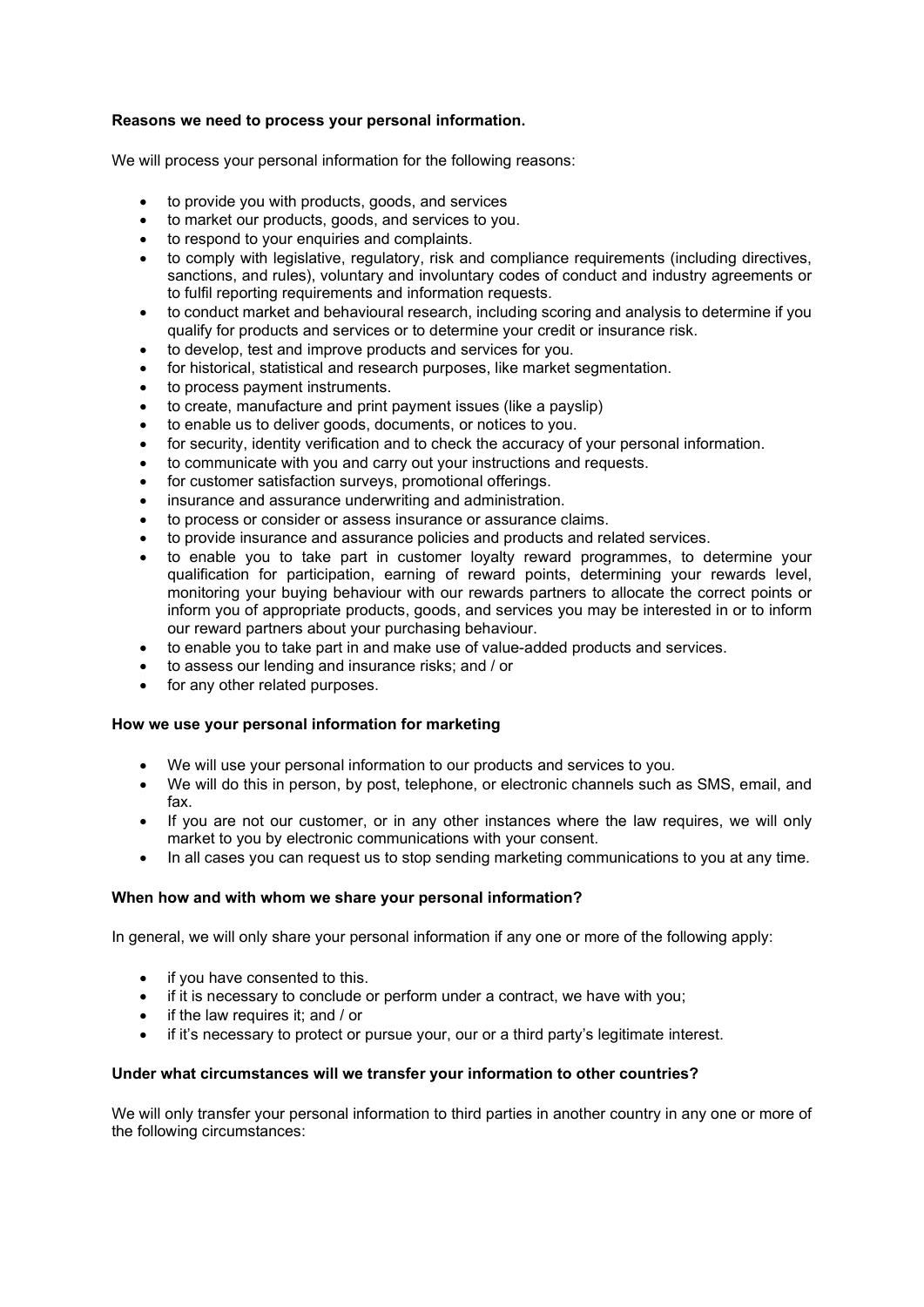- where your personal information will be adequately protected under the other country's laws or an agreement with the third-party recipient.
- where the transfer is necessary to enter into or perform under a contract with you, or a contract with a third party that is in your interest.
- where you have consented to the transfer; and / or
- where it is not reasonably practical to obtain your consent, the transfer is in your interest.

This transfer will happen within the requirements and safeguards of the law. Where possible, the party processing your personal information in the other country will agree to apply the same level of protection as available by law in your country or if the other country's laws provide better protection the other country's laws would be agreed to and applied.

## How we secure your personal information

- We will take appropriate and reasonable technical and organisational steps to protect your personal information according to industry best practices. Our security measures (including physical, technological, and procedural safeguards) will be appropriate and reasonable. This includes the following:
- keeping our systems secure (like monitoring access and usage);
- storing our records securely.
- controlling the access to our buildings, systems and/or records; and
- safely destroying or deleting records.
- Ensure compliance with best practice standards.

## How long do we keep your personal information?

We will keep your personal information for as long as:

- the law requires us to keep it.
- a contract between you and us requires us to keep it.
- you have consented for us keeping it.
- we are required to keep it to achieve the purposes listed in this Privacy Policy.
- we require it for statistical or research purposes.
- a code of conduct requires us to keep it; and / or
- we require it for our lawful business purposes.

Take note: We may keep your personal information even if you no longer have a relationship with us, for the historical data that may be required by your employer or employee.

## Our cookie policy

A cookie is a small piece of data sent from our websites or applications to your computer or device hard drive or Internet browser where it is saved. The cookie contains information to personalise your experience on our websites or applications and may improve your experience on the websites or applications. The cookie will also identify your device, like the computer or smart phone.

By using our websites or applications you agree that cookies may be forwarded from the relevant website or application to your computer or device. The cookie will enable us to know that you have visited the website or application before and will identify you. We may also use the cookie to prevent fraud and for analytics.

## Your duties and rights about the personal information we have about you.

You must provide proof of identity when enforcing the rights below.

You must inform us when your personal information changes.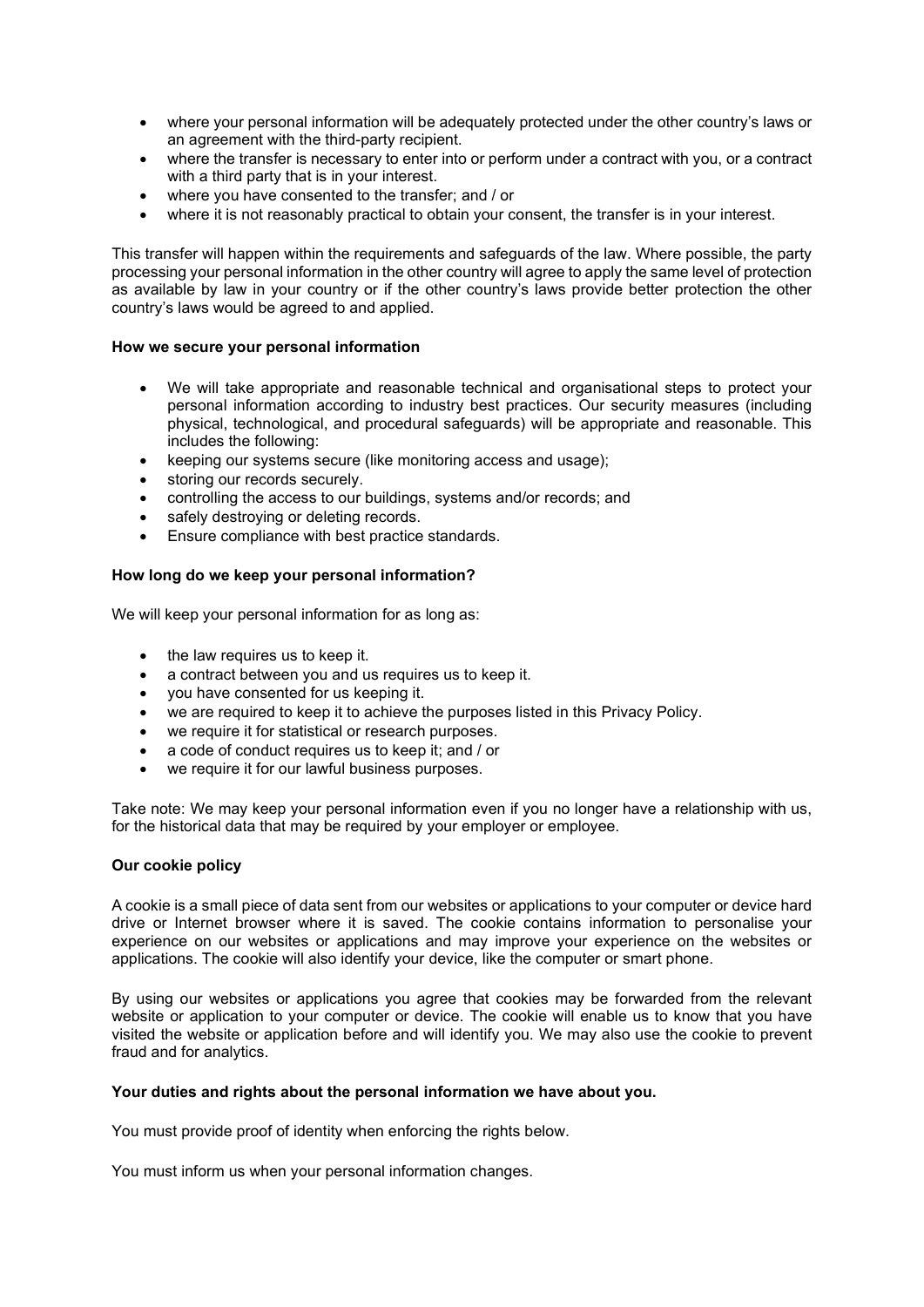Please contact our Information Officer to give effect to any of the below rights.

You have the right to request access to the personal information we have about you by contacting us. This includes requesting:

- confirmation that we hold your personal information.
- a copy or description of the record containing your personal information; and
- the identity or categories of third parties who have had access to your personal information.

We will attend to requests for access to personal information within a reasonable time. You may be required to pay a reasonable fee to receive copies or descriptions of records, or information about third parties. We will inform you of the fee before attending to your request.

Please note that the law may limit your right to access information.

You have the right to request us to correct or delete the personal information we have about you if it is inaccurate, irrelevant, excessive, out of date, incomplete, misleading, obtained unlawfully or we are no longer authorised to keep it. You must inform us of your request in writing. It may take up to 15 business days for the change to reflect on our systems. We may request documents from you to verify the change in personal information.

A specific agreement that you have entered into with us may determine how you must change your personal information provided at the time when you entered into the specific agreement. Please adhere to these requirements. If the law requires us to keep the personal information, it will not be deleted upon your request. The deletion of certain personal information may lead to the termination of your business relationship with us.

You may object on reasonable grounds to the processing of your personal information.

We will not be able to give effect to your objection if the processing of your personal information was and is permitted by law; you have provided consent to the processing and our processing done according to your consent or the processing is necessary to conclude or perform under a contract with you.

Where you have provided your consent for the processing of your personal information, you may withdraw your consent. If you withdraw your consent, we will explain the consequences to you. We may proceed to process your personal information even if you have withdrawn your consent if the law permits or requires it. It may take up to 15 business days for the change to reflect on our systems, during this time we may still process your personal information. You must inform us of any objection in writing.

You have a right to file a complaint with us or any Regulator with jurisdiction about an alleged contravention of the protection of your personal information by us. We will address your complaint as far as possible.

The contact details for the Information Regulator is as follows:

| Email:                   | Complaints.IR@justice.gov.za                                    |
|--------------------------|-----------------------------------------------------------------|
| Postal Address:          | P.O. Box 31533, Braamfontein, Johannesburg, 2017                |
| <b>Physical Address:</b> | JD House, 27 Stiemens Street, Braamfontein, Johannesburg, 2001. |

## How can you get in touch with us?